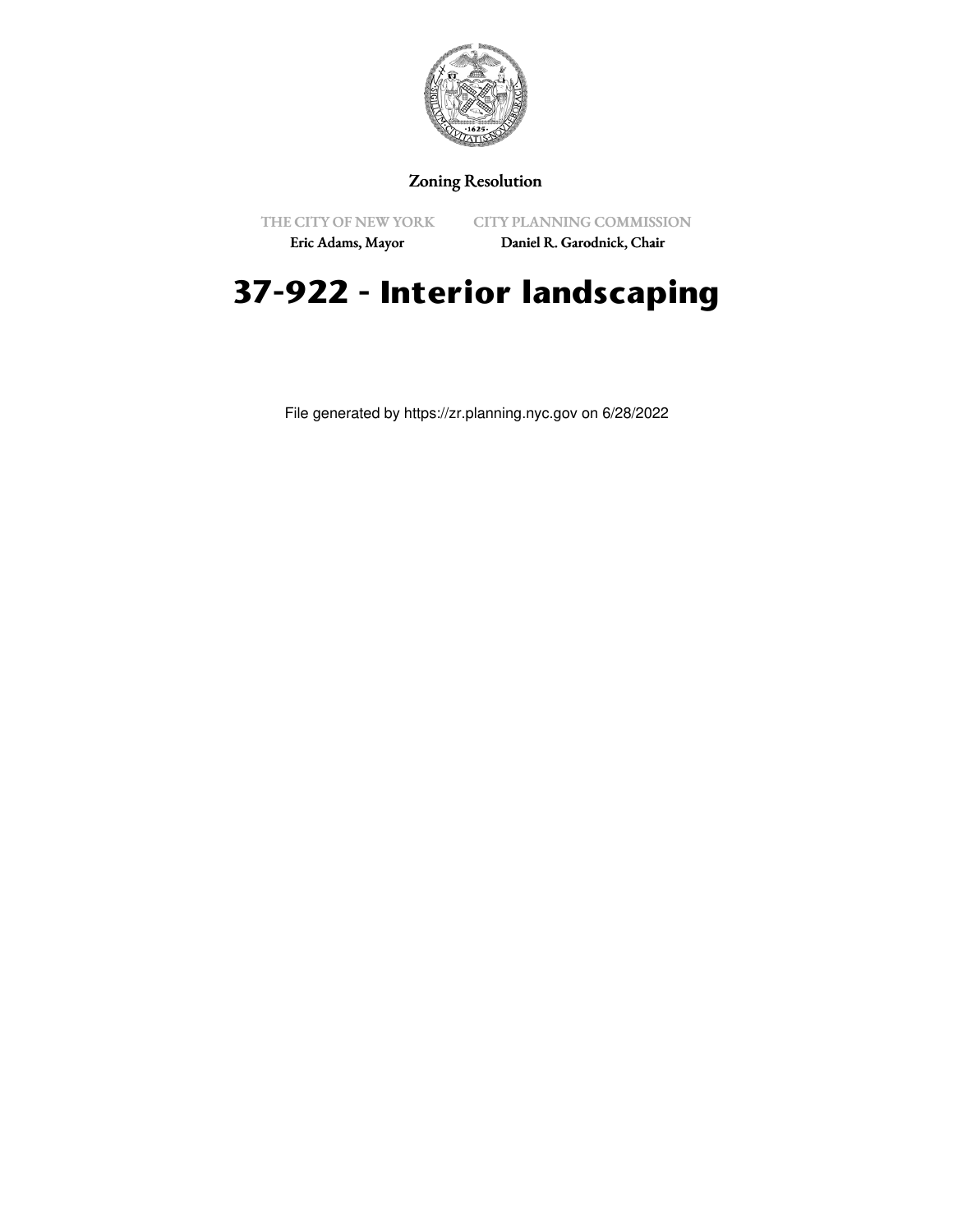## **37-922 - Interior landscaping**

LAST AMENDED 2/2/2011

All open parking areas of 36 or more parking spaces or at least 12,000 square feet in area shall provide at least one tree for every eight parking spaces. Fractions equal to or greater than one-half resulting from this calculation shall be considered to be one tree. Such trees shall be in addition to the trees required in the perimeter screening area. Each such tree shall have a minimum caliper of three inches and be located in a planting island with a minimum area of 150 square feet of pervious surface.

### (a) Distribution

The following distribution rules shall apply:

- (1) Each end space in a row of five or more parking spaces shall fully abut a planting island or a perimeter landscaped area along the long dimension of such end space;
- (2) No more than 15 parking spaces shall be permitted between planting islands, or a planting island and a perimeter landscaped area; and
- (3) For open parking areas at least 150,000 square feet in area, in addition to the requirements set forth in paragraphs (a)(1) and (a)(2) of this Section, every other row of parking spaces in which each space does not fully abut a perimeter landscaped area shall abut a planting island. Such planting island shall have a minimum width of eight feet and extend along the entire length of such row of parking spaces. Such planting islands may be traversed by walkways no more than three feet wide and spaced at least 50 feet apart.

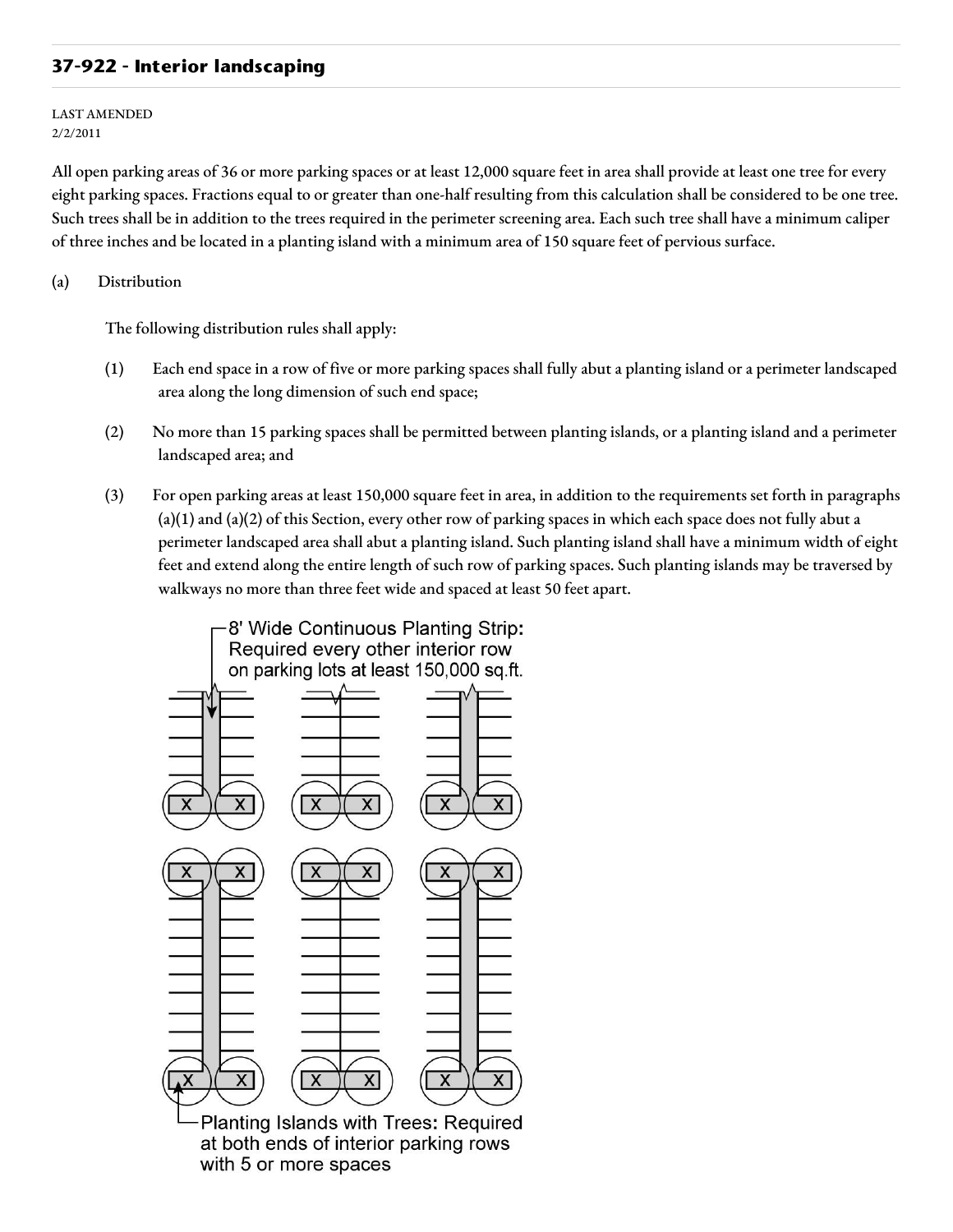(37-922a3)

(4) Planting islands required pursuant to paragraphs (a)(1) and (a)(3) may be discontinued where a pedestrian access lane is provided that serves no more than five parking spaces required by the Americans with Disabilities Act.



(37-922a4)

- (5) Compliance with paragraphs (a)(1) and (a)(2) may be waived where the Commissioner of Buildings determines that tree planting in such locations would conflict with loading operations. Such trees shall be planted elsewhere in the open parking area.
- (b) Grading, drainage and soil

The open parking area shall be graded to allow stormwater runoff to drain into all planting islands required pursuant to this Section and perimeter landscaped areas required pursuant to Section 37-921. Planting islands shall have an inverted slope to allow a minimum six inches and a maximum of one foot of stormwater ponding, and surface ponding must drain in at least 24 hours. To allow for adequate drainage, elevated catchbasins shall be placed in the planting island above the ponding level. Planting islands shall be comprised of soil with a depth of at least two feet, six inches, measured from the surface of the adjoining open parking area. Beneath such soil, filter fabric and one foot of gravel shall be provided. Proper drainage rates shall be attained through underdrains that are connected to detention storage that meets the drainage and flow requirements of the Department of Environmental Protection or through infiltration through the surrounding soil volume. If underdrains are not provided, soil boring tests shall be conducted by a licensed engineer to ensure that ponded surface water is drained in at least 24 hours. A raised curb shall edge the planting island, shall be at least six inches in height and shall contain inlets at appropriate intervals to allow stormwater infiltration from the open parking area.